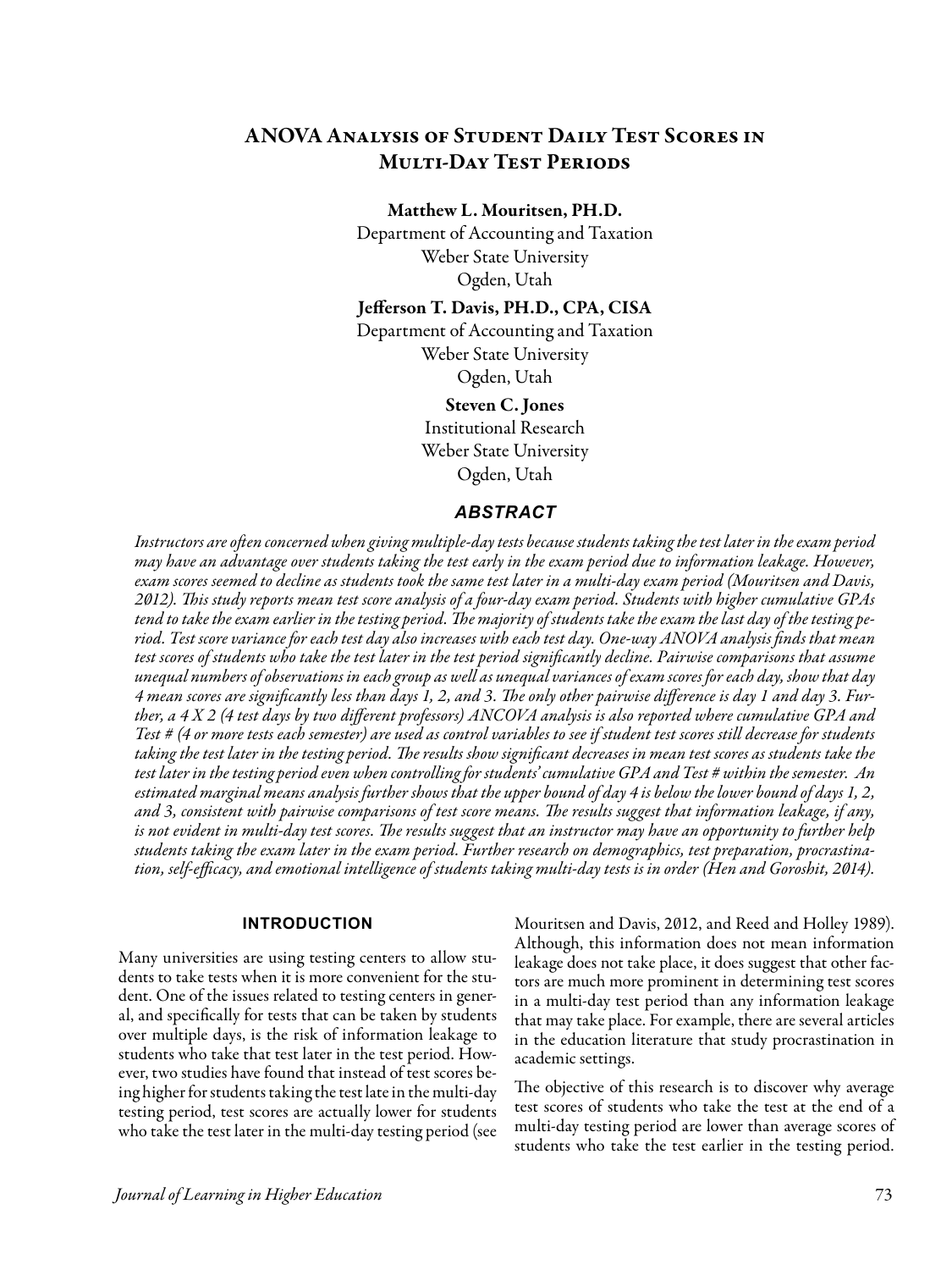This study analyses test scores of students taking exams over multi-day testing periods for introductory financial accounting (Accounting 2010) and introductory managerial accounting (Accounting 2020) courses taught by two different instructors over several semesters. The tests were all administered in the testing center over a 4-day period. Students were allowed to select when to take the test during the 4-day testing period. The exams were all multiple choice and no time limit was given. The analyses in this study include test scores from different tests taken during different semesters. Exhibit 1: shows the Distribution of Students included in the study taking the tests during each of the successive four test days. The data includes only tests where four test days were used so that the test percentages for each course could be consistent based on the number of days. Exhibit 1: Distribution of Students Taking Exam Each Day for Both Courses shows that more students took the test each successive day of the test period and the total number of tests included in the study for each course. The total number of tests did include up to four test scores from each individual student for different exams taken during a semester. Exhibit 2: Distribution of Mean Exam Scores by Test Day for Both Courses shows that test percentage scores drop with each

successive day of the test period. One might expect that better students tend to take the test earlier in the exam period. Exhibit 3: Mean GPA of Students by Test Day for Both Courses shows that, in fact, the average cumulative GPA of students who take the test earlier is higher than the average GPA of students who take the test later. This research is thus aimed at discovering and analyzing what other course and student characteristics might play a role in students' test taking and scores over a multi-day testing period.

Student characteristics were also paired with the test scores of each student as well as information about what day the test was taken by each student during a 4-day testing period. In addition to student test percentage scores, the student test percentages were matched with other test information and student characteristics, including exam number during the semester the course was taken, class level (freshman, sophomore, etc.), whether the student was full-time or part-time, and age of student.

### **RESEARCH DESIGN AND HYPOTHESES**

The descriptive statistics support the finding that students' average test scores get worse by day as the multi-day

> testing period progresses. With the ultimate objective of the day they took the test and the mean test score for each this research being to discover why average test scores of day. students who take the test at the end of a multi-day testing period are lower than average scores of students who take the test earlier in the testing period, this research takes the following basic approach: First an ANOVA model is used to determine whether there are differences overall in the mean test scores for each of the four days in the testing period. Then, if an overall difference is found, a pairwise test is used to determine which test days exhibit different mean test scores from each of the other test days. Statistical correlations are also run to find relationships between mean student test scores and various course and student characteristics. Using the information from these correlations an ANCOVA model is developed to test whether these course and student characteristics are statically significant variables for determining mean test score by test day. Finally, a marginal means analysis is used to further study the relationship of these student characteristics to **ANOVA Hypothesis and Test Results** To determine whether the mean test score (test percentage) differs overall for the 4-day test period an ANOVA model is appropriate. The ANOVA model provides an indication if the mean test scores for the four days are statistically different based on days. Formally, the null hypothesis is as follows: ANOVA H1(null): No overall mean test score differences between test days exist. If H1(null) is not rejected, then the results of the research end with the finding that, on average, it does not matter which day a student takes the exam in relation to their mean test score. If the null hypothesis is rejected, then the



|                        | <b>DISTRIBUTION OF STUDENTS TAKING EXAM EACH DAY FOR BOTH COURSES</b> | EXHIBIT 1 |       |       |       |       |
|------------------------|-----------------------------------------------------------------------|-----------|-------|-------|-------|-------|
| Course                 | Item                                                                  | Day 1     | Day 2 | Day 3 | Day 4 | Total |
|                        | # of Students                                                         | 106       | 147   | 154   | 310   | 717   |
| <b>Accounting 2010</b> | % of Students                                                         | 15%       | 21%   | 21%   | 43%   | 100%  |
|                        | # of Students                                                         | 68        | 60    | 184   | 428   | 740   |
| <b>Accounting 2020</b> | % of Students                                                         | 9%        | 8%    | 25%   | 58%   | 100%  |

|                        | <b>DISTRIBUTION OF MEAN EXAM SCORES BY TEST DAY FOR BOTH COURSES</b> |       | EXHIBIT 2 |       |       |                    |
|------------------------|----------------------------------------------------------------------|-------|-----------|-------|-------|--------------------|
| Course                 | Item                                                                 | Day 1 | Day 2     | Day 3 | Day 4 | Overall<br>Average |
| <b>Accounting 2010</b> |                                                                      | 88%   | 85%       | 82%   | 72%   | 79%                |
| <b>Accounting 2020</b> | Mean score<br>by day                                                 | 80%   | 76%       | 79%   | 71%   | 74%                |
| Combined               |                                                                      | 85%   | 82%       | 80%   | 71%   | 77%                |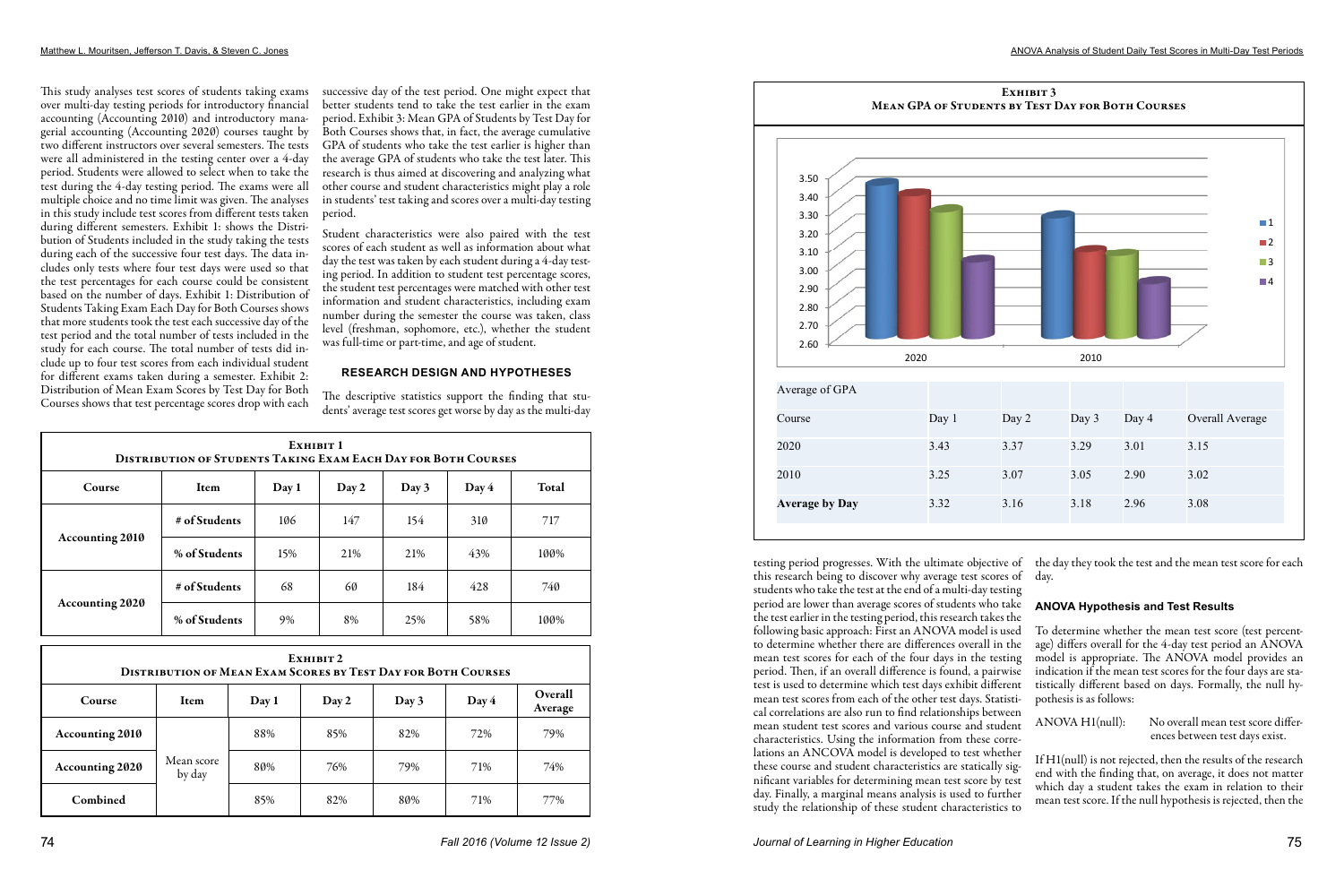results indicate that the mean test scores do differ by day of the test period. Based on the descriptive statistics found in Exhibit 3, the expectation is that the null hypothesis will be rejected, in other words, statistical differences exist in mean test scores for students taking the tests over a 4-day test period. One student characteristic that may seem somewhat obvious is that better students will take the test earlier in the test period. Exhibit 3 shows student GPA in relation to mean test score by test day. There may be other explanations for the results as well. Further analysis is in order if statistical differences are found using the ANOVA test.

The ANOVA to determine if statistical differences between mean test scores for the 4-day test period rejects the null hypothesis that there are no differences based on which day the test was taken by students. Exhibit 4 shows the descriptive statistics, the ANOVA and Brown-Forsythe results the test scores for the 4-day test period.

The mean (average) test scores in the descriptive panel match the means listed in Exhibit 3. The descriptive panel also provides the number of students taking the test in each of the four days, the standard deviation for each of the 4-days test scores, and the 95% confidence intervals for each of the 4-days test scores. The main result of the ANOVA procedure shows strong differences between the mean test scores for the four test days (significance of .000). An important aspect of the descriptive statistics reveals that many more students take the exam on the second day than on the first day. Day three and four have more students who take the exam than the previous days as well. Also notice that, with the exception of day three, the standard deviation (a measure of variation from the mean test score for the day) increases during the 4-day test period. It is not surprising that the standard deviation of test scores increases with the number of students taking the exam on a given day—more students, more variety. This finding suggests that students taking the exam each

> . The mean difference is significant at the 0.05 level. <sup>1</sup> The Tamhane's T2 is a pair-wise procedure based on the Student t-distribution. Tamhane's is a more conservative post hoc comparison for data with unequal variances and is appropriate when variances are unequal and/or when the sample sizes are different." (source: chapter 11, page 256 of Basic Statistics and Pharmaceutical Statistical Applications By James E. De Muth

day may have differences that lead to different exam scores **Pairwise Hypothesis and Test Results** for each day. The fact that the number of students taking the exam each day increases by day and that standard deviations for each day test scores also generally increase suggests that the ANOVA may not be valid. ANOVA procedures generally assume homogeneous (similar) variances in the data. To test for non-homogenous (non-similar) variances, the Brown-Forsyth test was also performed. The Brown-Forsyth test results show statistical differences in mean test scores for the multi-day testing period even when accounting for unequal variances and unequal number of students taking the test each day. With statistical differences in mean test scores for the 4-day testing period confirmed by the ANOVA and Brown-Forsyth tests, the next step is to test for pairwise differences of mean test scores for each day. In the case of differences, a pairwise comparison can provide information as to any statistical differences between mean test scores for each day in relation to each of the other days. Formally, the null hypothesis states: Pairwise H2 (null): No day-to-day pairwise differences in mean test scores for each of the four test days exist. If H2 (null) is rejected, we will then have information concerning which test days' mean test scores are statistically different from each of the other test days' mean test score.

### Exh PAIRWISE COMPARISONS OF Multiple Comparisons Tamhane's T2 Pairwise Test1 Exam Day Exam Day Mean  $\left| \begin{array}{c} \text{Mean} \\ \text{Difference (a-b)} \end{array} \right|$  Std. Error (a) (b) dimension3 2 .0290471 .0148782 .272 -.010304 .068398 dimension3 1 3 .0520339\* .0127135 .000 .018404 .085664 4 .1381275\* .01190 dimension3 1 -.0290471 .0148782 .272 .068398 .010304 dimension3 2 3 .0229868 .0133726 .418 .012371 .058345 dimension2 dimension2 4 .1090804\* .0126030 .000 .075735 .142426 dimension3  $1 \quad .0520339* \quad .01271$ dimension3 2  $-.0229868$  .01337 3 4 .0860936\* .0099553 .000 .059834 .112353 dimension3  $1 \mid .1381275^* \mid .01190$ dimension3 4 2 | -.1090804\* | .0126030 | .000 | -.142426 | .075735 3 | -.0860936\* | .0099553 | .000 | -.112353 | -.059834

|                         |      |                        | Descriptives                                  |      |            |                                  |           |                    |
|-------------------------|------|------------------------|-----------------------------------------------|------|------------|----------------------------------|-----------|--------------------|
|                         |      |                        |                                               |      |            | 95% Confidence Interval for Mean |           |                    |
| Day                     | N    | Mean                   | Std. Deviation                                |      | Std. Error | Lower Bound                      |           | <b>Upper Bound</b> |
| $\mathbf{1}$            | 174  | .851935                | .1332764                                      |      | .0101037   | .831993                          |           | .871877            |
| $\overline{2}$          | 207  | .822888                | .1571310                                      |      | .0109214   | .801356                          |           | .844420            |
| $\overline{\mathbf{3}}$ | 338  | .799901                | .1418721                                      |      | .0077168   | .784722                          |           | .815080            |
| $\overline{4}$          | 738  | .713808                | .1708646                                      |      | .0062896   | .701460                          |           | .726155            |
| Total                   | 1457 | .765773                | .1674227                                      |      | .0043862   | .757169                          |           | .774377            |
|                         |      |                        | <b>ANOVA</b>                                  |      |            |                                  |           |                    |
|                         |      | Sum of Squares         |                                               | df   |            | Mean Square                      | ${\rm F}$ | Sig.               |
| <b>Between Groups</b>   |      | 4.354                  |                                               | 3    |            | 1.451                            | 57.835    | .000               |
| Within Groups           |      | 36.459                 |                                               | 1453 |            | .025                             |           |                    |
| Total                   |      | 40.812                 |                                               | 1456 |            |                                  |           |                    |
|                         |      |                        | Robust Test of Equality of Means <sup>1</sup> |      |            |                                  |           |                    |
|                         |      | Statistic <sup>2</sup> | df1                                           |      |            | df2                              | Sig.      |                    |
| Brown-Forsythe          |      | 65.282                 | 3                                             |      |            | 970.419                          | .000      |                    |

| нівіт 5 |      | <b>TEST DAYS' MEAN EXAM SCORES</b> |                         |
|---------|------|------------------------------------|-------------------------|
|         |      |                                    |                         |
|         |      |                                    | 95% Confidence Interval |
| ror     | Sig. | <b>Lower Bound</b>                 | <b>Upper Bound</b>      |
| 82      | .272 | $-0.010304$                        | .068398                 |
| 35      | .000 | .018404                            | .085664                 |
| 14      | .000 | .106621                            | .169634                 |
| 82      | .272 | $-0.068398$                        | .010304                 |
| 26      | .418 | $-0.012371$                        | .058345                 |
| 30      | .000 | .075735                            | .142426                 |
| 35      | .000 | -.085664                           | -.018404                |
| 26      | .418 | $-058345$                          | .012371                 |
| 53      | .000 | .059834                            | .112353                 |
| 14      | .000 | $-169634$                          | $-106621$               |
| 30      | .000 | $-142426$                          | $-075735$               |
| 53      | .000 | $-112353$                          | -.059834                |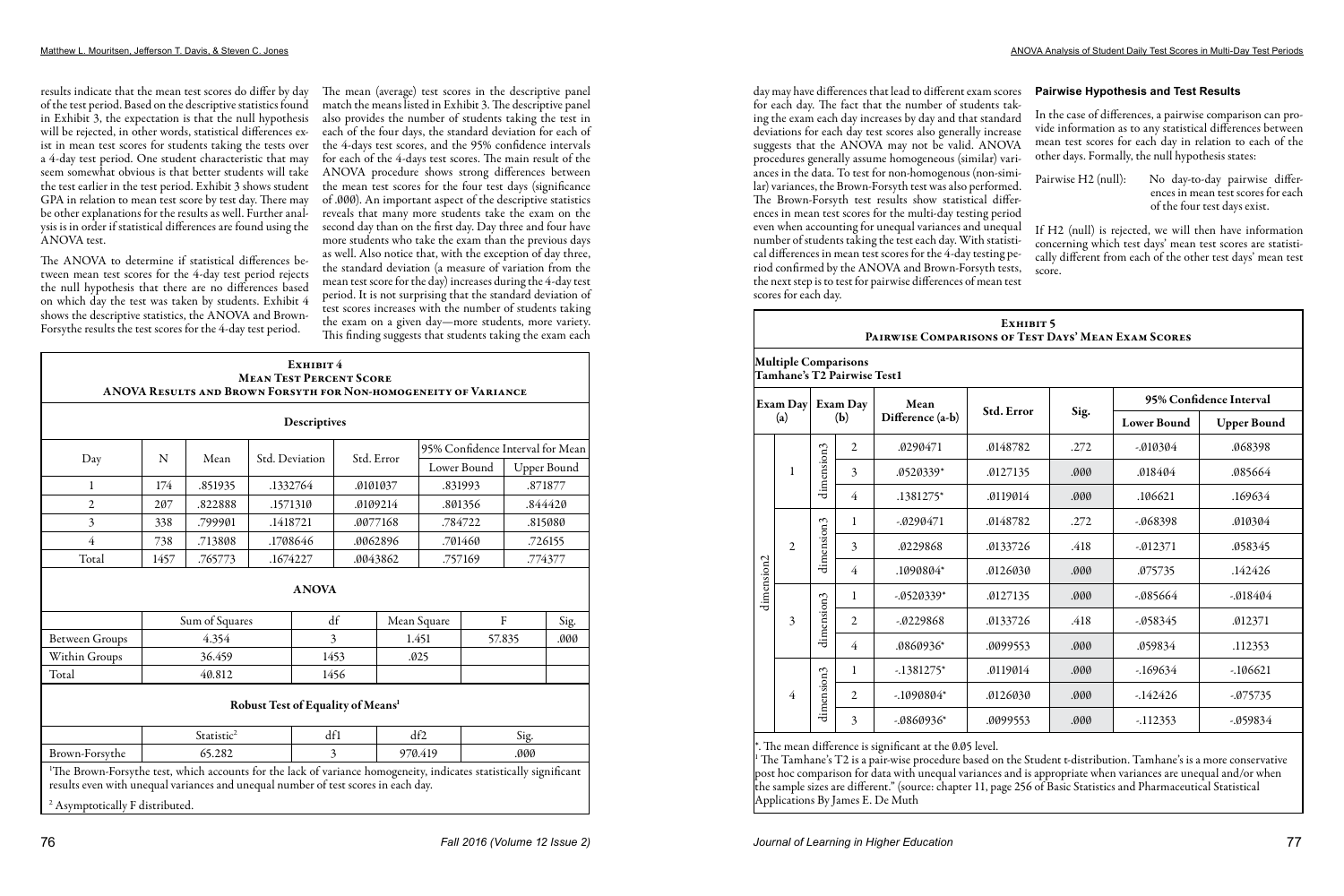Pairwise procedures result in mixed results as to whether the null hypothesis of no means test score differences of a particular day in relation to each of the other days is rejected or accepted. The results show that day 1 mean score is not statistically higher than day 2 (272), but it is higher than the mean test scores of day  $3(.000)$  and day  $4(.000)$ . The day 2 mean test score is not different than day 1 (.272) or 3 (.418), but it is higher than day 4 (.000). Finally, day 3 mean test score is higher than day 4 test score (.000). It should be noted that day 4 mean test score is significantly lower than each of the other three days' mean test scores  $(.000)$ .

The results of the pairwise test comparing the mean test score of each day to each of the other three days is found in Exhibit 5: Pairwise Comparisons of Test Days' Mean Exam Scores.

The Tamhane's T2 pairwise procedure was chosen because this particular pairwise test is appropriate when unequal samples sizes exist and when variances (i.e standard deviations) are also unequal. Since pairwise differences between mean test scores for most of the days are found, further analysis is needed to determine why the test scores for different test days tend to get lower as test days progress from day 1 through 4. Particularly, further analysis seeks to find answers to the question, "Why are test scores for the last day, day 4, lower than each of the other three days of the exam period?"

## **Correlations of Test Scores with Student and Course Characteristics**

Since some pairwise differences between each days' mean test scores were found, the next step is to study potential reasons why different days in the testing period yield different mean test scores. Statistical correlation procedures are used to find strong or weak relationships between student and course characteristics (i.e. course/prof, test number, student GPA, class level, full/part time) and test scores. Exhibit 6 shows the Correlation results between student test scores and student's cumulative GPA, exam day, exam number, class level (freshman, sophomore, etc.), semester, and age of student.

The Pearson correlations were significant for GPA (.437; .000), exam day (-.312; .000), and exam number (-.292; .000). Exam number refers to the first to last exams in the semester. The correlation shows that exam scores tend to be lower for exams given later in the semester. This result makes sense as exams taken later in the semester typically deal with more difficult topics or topics that build on information from the earlier part of the course. And of course it makes sense that exam day has a negative correlation with text scores.

ANCOVA H3B (null) Covariates (Student GPA, Test adjusted  $R^2$  of .366. This means that, overall, the model #) are not significant variables and do not contribute to any mean test score differences in relation to 4-day exam period nor 2 different courses/professors. Finally, a marginal means test was conducted to explore explains student test scores fairly well. The estimated marginal means further shows that day four test scores have an upper 95% confidence interval (upper bound is .743) that is lower than all the other days (lowest lower bound day 3 is .775) 95% confidence lower bound even when controlling for student GPA and Test number.

Class level exhibited some correlation with test scores (.045) but the significance level (.079) did not approach reach .01. Semester and student age had extremely weak correlations and were very far from statistical significance. Whether a student was full or part time also did not show a relationship with test scores. These correlations were then used to determine what variables would be used in the ANCOVA.

### **ANCOVA Hypotheses and ANCOVA and Marginal Means Tests Results**

Based on the correlation results, an ANCOVA model was developed to see if mean test scores by test day still differ if these course and student characteristics are used as control variables in the ANCOVA model. In general, ANCOVA is a combination of ANOVA and linear regression. The ANOVA includes a dependent variable (mean test scores) with one or more categorical independent variables (4 test days and 2 different courses), combined with other control variables to "correct" for or take into account other variables or characteristics that may confound or make a difference in the predictive model. The ANCOVA model tests for statistical differences in mean test day scores while controlling for these characteristics. The ANCOVA results will also find which of these variables statistically contribute or help to explain differences in mean test scores for each of the four test days. The null hypotheses related to the ANCOVA are as follows:

ANCOVA H3A (null) No mean test score differences from main effects in 4X2 (4 days X 2 courses/professors) design.

further differences in any ANCOVA results to show the percentage of students within each day's mean scores.

The ANCOVA was a 4X2 design (4 test days by 2 courses/ professors) for the main effects. The covariates included in the model to control for characteristics that might confound main effects on the ANOVA were student GPA and exam number. The results show the H3A (null) and H3B (null) are both rejected. In other words, the main effects, test day and course/professor were significant contributing variables to predicting the test score. Also, the two covariates (student GPA, and exam #) were significant to the ANCO-VA model. Therefore, even when controlling for student GPA and exam #, the main effect variables of test day and course/professor were still strong predictors of student test scores. The results also show that student GPA and exam # have an impact on student test scores. The interaction between test day and course did not, however, significantly impact the strength of the model in explaining student test scores. The ANCOVA results achieved an A 95% confidence interval means that with 95% probability, the true mean test score is within that interval. Since the upper bound of day four exam scores is lower than the lower bound of any other day's mean test score, it is clear that there is very small probability (5%) that day four mean test score overlaps any other days' true mean test score. The marginal means statistics resulting from the ANCOVA model show that the day four group characteristics in relation to exam scores are strongly different than students taking the test on the other three days. The day four group is the largest group, has the lowest average GPA, and the largest test score variation. Although the marginal means standard error is smallest for day four, the standard deviation for day four test scores is the largest (see Exhibit 4). The reason the marginal means standard error is smallest is largely due to the fact that the number of students who take the test on day 4 is much larger than the other three days. A higher number N typically strengthens the statistical ability to narrow the confidence interval.

|                                      | EXHIBIT <sub>6</sub><br><b>CORRELATIONS BETWEEN</b><br><b>MEAN EXAM SCORE AS A PERCENTAGE AND</b><br>OTHER VARIABLES $(N = 1457)$ |                              |
|--------------------------------------|-----------------------------------------------------------------------------------------------------------------------------------|------------------------------|
| Variable                             | Pearson<br>Correlation                                                                                                            | Significance<br>$(2-Tailed)$ |
| Cumulative GPA                       | $.437**$                                                                                                                          | .000                         |
| Exam Day                             | $-312**$                                                                                                                          | .000                         |
| Exam#                                | $-.292**$                                                                                                                         | .000                         |
| Class Level                          | .046                                                                                                                              | .079                         |
| Semester                             | .008                                                                                                                              | .756                         |
| Age                                  | .006                                                                                                                              | .830                         |
| ** Significant at .01 level (2-tail) |                                                                                                                                   |                              |

|                                                                                    | $(4 \text{ LEVELs:} \{ \text{day } 1, \text{day } 2, \text{day } 3, \text{day } 4 \} \times 2 \text{ LEVELs:} \{ \text{PROFESSOR } 1, \text{PROFESSOR } 2 \})$ | $ExHIBIT 7$<br>4x2 ANCOVA DESIGN | COVARIATES: CUMULATIVE GPA, EXAM # |         |      |
|------------------------------------------------------------------------------------|----------------------------------------------------------------------------------------------------------------------------------------------------------------|----------------------------------|------------------------------------|---------|------|
| <b>Tests of Between-Subjects Effects</b><br>Dependent Variable: Exam Score Percent |                                                                                                                                                                |                                  |                                    |         |      |
| Source                                                                             | <b>Type III</b><br>Sum of Squares                                                                                                                              | df                               | Mean<br>Square                     | F       | Sig. |
| <b>Cumulative GPA</b>                                                              | 6.786                                                                                                                                                          |                                  | 6.786                              | 381.698 | .000 |
| Exam#                                                                              | 3.419                                                                                                                                                          |                                  | 3.419                              | 192.302 | .000 |
| <b>ExamDay</b>                                                                     | 1.414                                                                                                                                                          | 3                                | .471                               | 26.515  | .000 |
| Professor                                                                          | 1.124                                                                                                                                                          |                                  | 1.124                              | 63.221  | .000 |
| <b>ExamDay</b> * Professor                                                         | .054                                                                                                                                                           | 3                                | .018                               | 1.009   | .388 |
| Error                                                                              | 25.725                                                                                                                                                         | 1447                             | .018                               |         |      |
| <b>Total</b>                                                                       | 895.209                                                                                                                                                        | 1457                             |                                    |         |      |

All main effect and covariates are statistically Significant. \*No Statistically significant interaction effect between ExamDay and Professor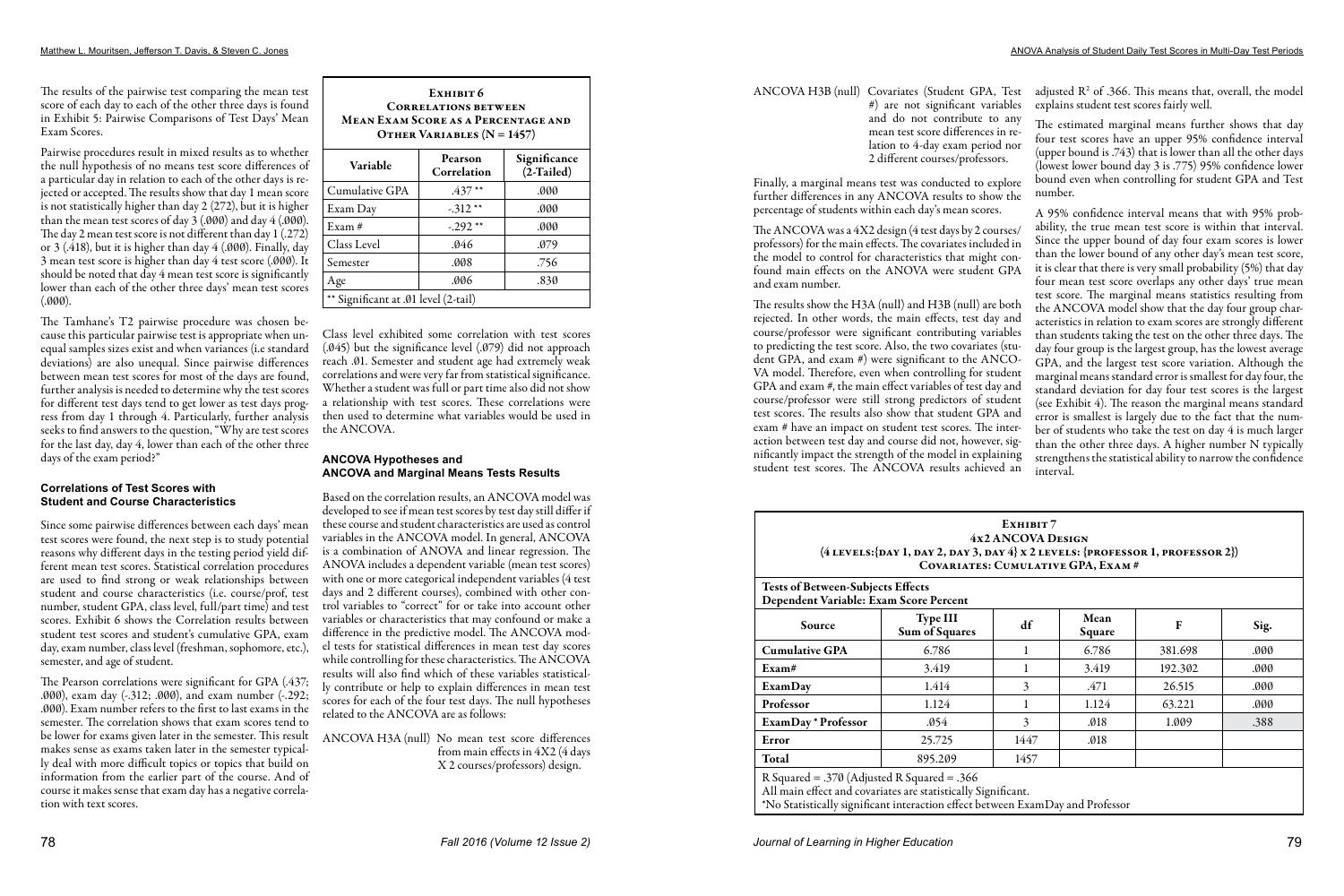**CONCLUSIONS AND FURTHER STUDY** The breadth of the study is fairly limited since only two different accounting courses and only two different professors are included in the data. Readers should also recognize that, although the variables used as measures of student and course characteristics exhibit correlations or strong relationships between student test scores, cause and effect cannot be concluded. For example, we cannot conclude that a student's GPA causes their test score on any particular exam. However, the relationship between a student's GPA may help an instructor predict who may need more help in learning information to perform well on a test. days, so weekend test days were not a factor of taking the test later in the day. This data is another indication that procrastination plays a role especially for day 4 test takers. Future research could use standardized tests available to measure students for emotional intelligence, self-efficacy, and motivation, look for direct and indirect relationships to procrastination and academic success. Then instructors might be able to begin to address these related issues to help students be more successful in academic settings. **REFERENCES** 

# **LIMITATIONS, SUMMARY,**

The results show significant decreases in mean test scores as students take the test later in the testing period even when controlling for students' cumulative GPA and Test # within the semester. An estimated marginal means analysis further shows that the upper bound of day 4 is below the lower bound of days 1, 2, and 3, consistent with pairwise comparisons of test score means. The results suggest that information leakage, if any, is not evident in multiday test scores. The results clearly show that students taking the exam on day 4 are different from students taking the exam on days one through three. The results suggest that an instructor may have an opportunity to further help students taking the exam later in the exam period. Further research on demographics, test preparation, and test taking skills of students taking the exam on day 4 is in order. Perhaps interviews with students can provide a further understanding about student motivation, student test preparation, and student test-taking challenges. Particularly, further research can help instructors learn potential ways to help day four test takers improve their test scores.

Hen and Goroshit (2014) provide some direction for future research on how teachers might find ways to help students. They found that procrastination is related to lower levels of self-regulated learning and academic selfefficacy (Bandura, 1977) and associated with higher levels of anxiety, stress, and illness. They also review and discuss emotional intelligence (EI) and how it may influence a student's ability to assess, regulate, and utilize emotions associated with academic self-efficacy and academic performance including student GPA (see also Haycock, et al., 1998; Wolters, 2003; Zajacova, et al., 2005; Seo, 2008; Klassen et al., 2008; Deniz, et al., 2009). Using the data in the current study, the test starting times showed that day 4 students started the exam on average at 2:51 pm while day one average was 12:39 pm, day 2 average was 1:12 pm, and day 3 average was 1:24 pm. The days of the week showed that most all the tests were taken during week-

- Bandura, A. (1977). Selfefficacy: Toward a Unifying Theory of Behavioral Change. Psychological Review, 84, 191215.
- Deniz, M., Tras, Z., and Adygan, D. (2009). An Investigation of Academic Procrastination, Locus of Control, and Emotional Intelligence. Educational Sciences: Theory & Practice, 9(2), 623-632.
- Haycock, L., McCarthy, P., and Skay, C. (1998). Procrastination in College Students: The Role of Self-Efficacy and Anxiety. Journal of Counseling & Development, 76(3), 317-324.
- Hen, M, Goroshit, M. (2014) Academic Procrastination, Emotional Intelligence, Academic Self-Efficacy, and GPA: A Comparison between Students with and without Learning Disabilities. Journal of Learning and Disability, 47(2), 116-124.
- Hen, M. and Goroshit, M. (2014). Academic Self-Efficacy, Emotional Intelligence, GPA and Academic Procrastination in Higher Education. Eurasian Journal of Social Sciences, 2(1), 1-10
- Klassen, R.., Krawchuk, L., and Rajani, S. (2008). Academic Procrastination of Undergraduates: Low Self-Efficacy to Self-Regulate Predicts Higher Levels of Procrastination. Contemporary Educational Psychology, 33(4), 915–931.
- Mouritsen, M., and Davis, J. (2012). Declining Test Score among Introductory Accounting Students: A Comparison of Mean Test Scores in Multi-Day Examination Periods. International Journal of Business and Social Science, 3(15), 1-8.
- Muth, J. E. (2006). Basic Statistics and Pharmaceutical Statistical Applications. 256, CRC Press, Boca Rotan, FL.
- Reed, S., & Holley, J. (1989). The Effect of Final Examination Scheduling on Student Performance. Issues in Accounting Education, 4(2), 327-344.

|                                 |                |                                            | EXHIBIT <sup>8</sup>                                                                                                                                    |                             |                             |
|---------------------------------|----------------|--------------------------------------------|---------------------------------------------------------------------------------------------------------------------------------------------------------|-----------------------------|-----------------------------|
|                                 |                | Dependent Variable: Percent of Exam Score  | ESTIMATED MARGINAL MEANS OF EXAM SCORE PERCENTAGE AND EXAM DAY                                                                                          |                             |                             |
|                                 |                |                                            |                                                                                                                                                         |                             | 95% Confidence Interval     |
| <b>Exam Day</b>                 |                | Mean                                       | Std. Error                                                                                                                                              | <b>Lower Bound</b>          | <b>Upper Bound</b>          |
|                                 | 1              | .814a                                      | .010                                                                                                                                                    | .794                        | .835                        |
|                                 | $\overline{2}$ | .797a                                      | .010                                                                                                                                                    | .777                        | .817                        |
| dimension1                      | 3              | .789a                                      | .007                                                                                                                                                    | .775                        | .803                        |
|                                 | $\overline{4}$ | .733a                                      | .005                                                                                                                                                    | .723                        | .743                        |
|                                 |                | CUM GPA UGRAD = $3083.18$ , Exam # = 2.62. | a. Covariates appearing in the model are evaluated at the following values:<br><b>Estimated Marginal Means of Exam Score Percentage</b><br>and Exam Day |                             |                             |
| 86.00%                          |                |                                            | 95% Confidence Intervals                                                                                                                                |                             |                             |
| 84.00%                          |                | Upper, 83.5%                               |                                                                                                                                                         |                             |                             |
| 82.00%                          |                | Avg., 81.4%                                | Upper, 81.7%                                                                                                                                            |                             |                             |
| 80.00%                          |                | Lower, 79.4%                               | Avg., 79.7%                                                                                                                                             | Upper, 80.3%<br>Avg., 78.9% |                             |
|                                 |                | Day                                        | Lower, 77.7%                                                                                                                                            | Lower, 77.5%                |                             |
| 76.00%<br>74.00%                |                |                                            | Day 2                                                                                                                                                   | Day 3                       | Upper, 74.3%<br>Avg., 73.3% |
| % Test 8.00%<br>Score<br>72.00% |                |                                            |                                                                                                                                                         | Day 4                       | Lower, 72.3%                |